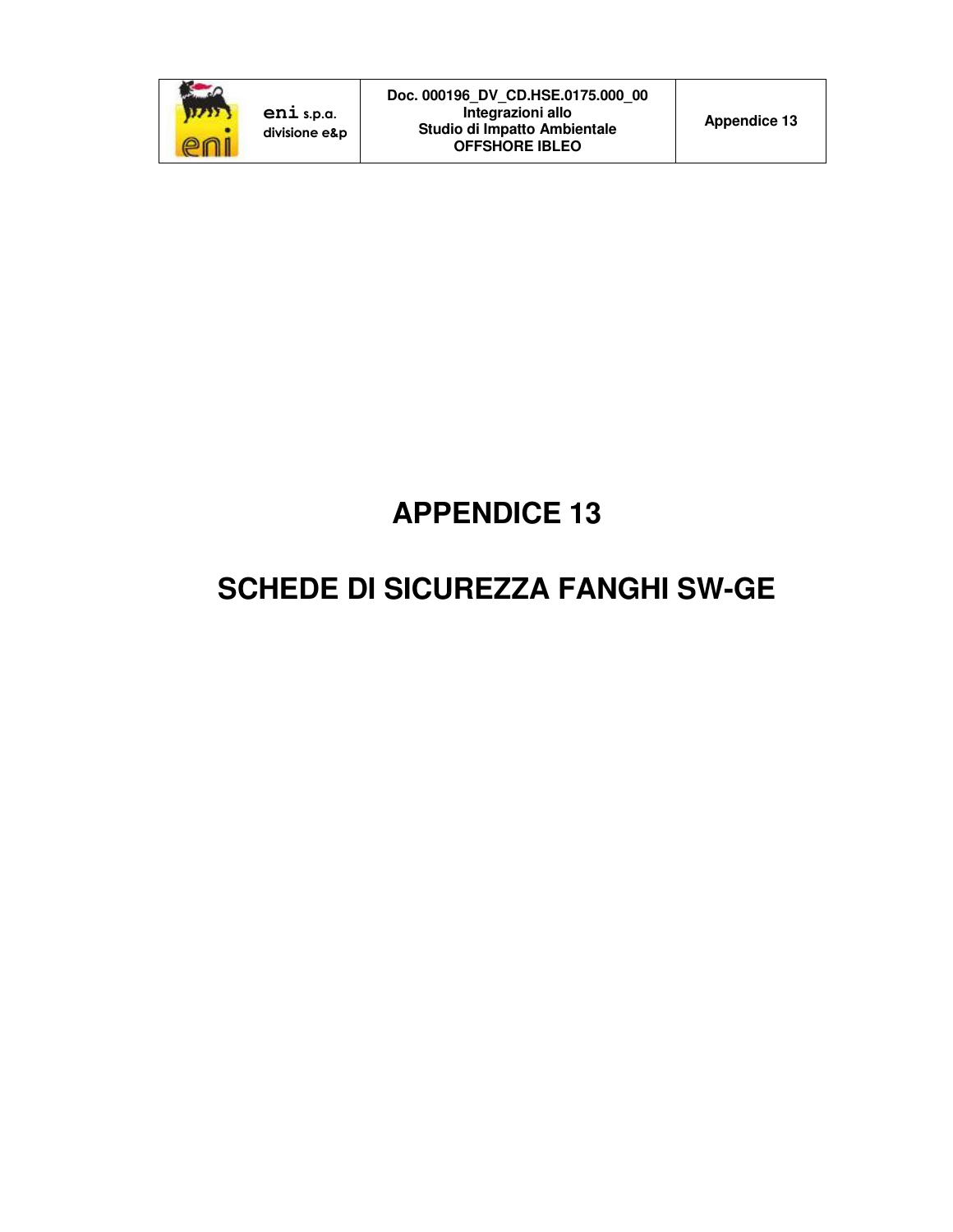

**INTEQ DRILLING FLUIDS** 

## SAFETY DATA SHEET GUAR GUM

## 1. IDENTIFICATION OF THE SUBSTANCE/PREPARATION AND THE COMPANY:

PRODUCT NAME: GUAR GUM

SYNONYMS, TRADE NAMES: FORAGUM, MILGUAR

SUPPLIER: BAKER HUGHES INTEQ

APPLICATIONS: VISCOSIFIER FOR WATER BASED-MUDS

EMERGENCY TELEPHONES: 44 (0)1224 720000 [24 hours]

BAKER HUGHES BUILDING STONEYWOOD PARK NORTH DYCE, ABERDEEN. AB21 7EA

TELEPHONE: 44 (0)1224-720000

## 2. COMPOSITION/INFORMATION ON INGREDIENTS:

| INGREDIENT NAME:<br>GUAR GUM | <b>EINECS</b><br>232-536-8 | $9000 - 30 - 0$ $100 \text{ wt\%}$ | CAS No.: CONTENT SYMBOL | - NC | RISK:<br>Not classified |
|------------------------------|----------------------------|------------------------------------|-------------------------|------|-------------------------|
|------------------------------|----------------------------|------------------------------------|-------------------------|------|-------------------------|

The full text for all R-phrases are shown in section 16

## 3. HAZARDS IDENTIFICATION:

Not classified as a health hazard as defined under the Chemicals (Hazard Information and Packaging for Supply) Regulations, 2002. However exposure limits detailed in Section 8 should be observed.

## 4. FIRST AID MEASURES:

GENERAL: No recommendation given, but first aid may still be required in case of accidental exposure, inhalation or ingestion of this chemical. If in doubt, GET MEDICAL ATTENTION PROMPTLY! INHALATION: Provide rest, warmth and fresh air. If respiratory problems, artificial respiration/oxygen. Get medical attention. INGESTION: Provided the patient is conscious, wash out mouth with water and give 200-300 ml (half a pint) of water to drink. NEVER MAKE AN UNCONSCIOUS PERSON VOMIT OR DRINK FLUIDS! Get medical attention immediately. SKIN: Remove contaminated clothing and shoes and thoroughly clean before re-use. Rinse with water. Contact physician if discomfort continues.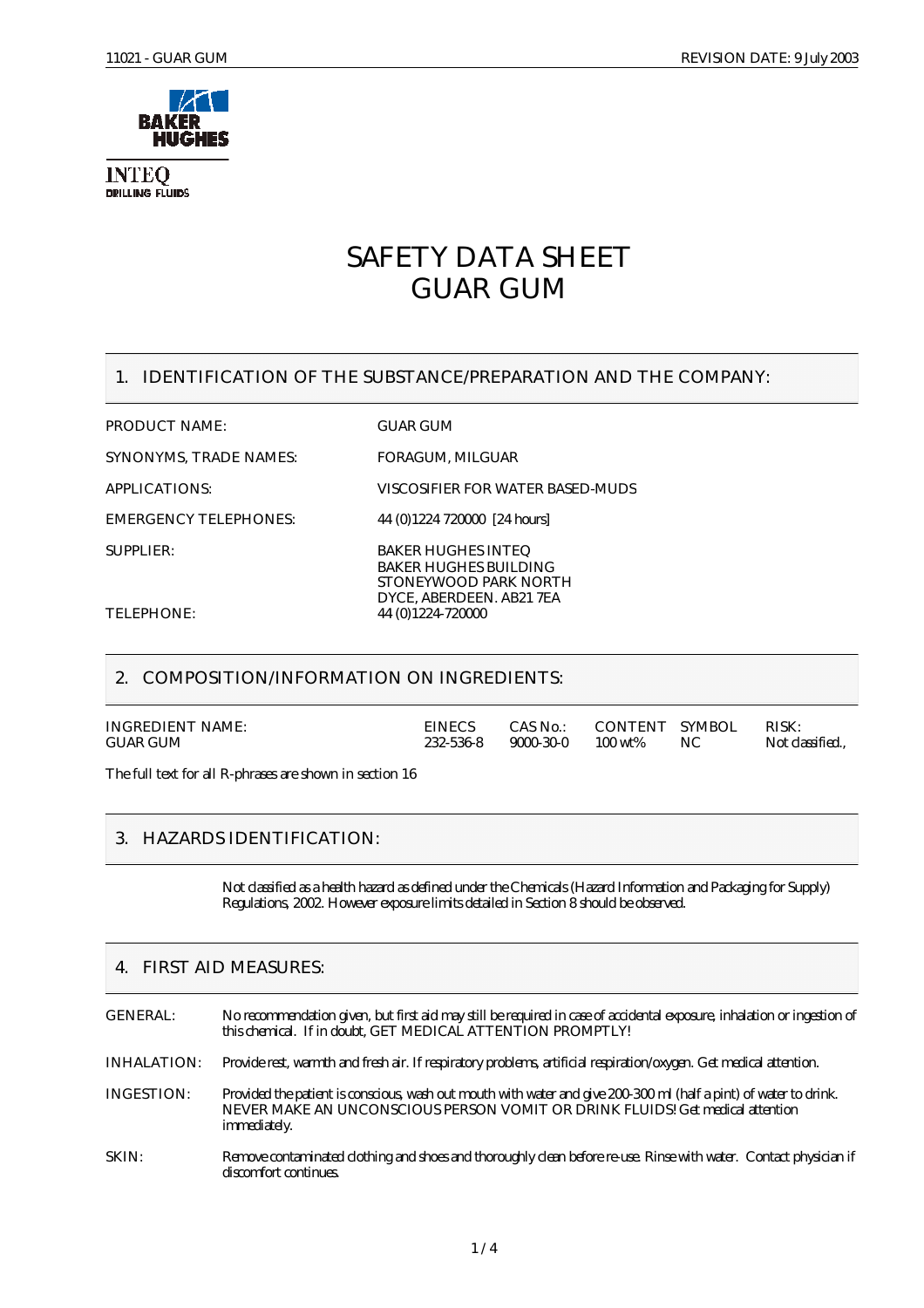EYES: Promptly wash eyes with plenty of water while lifting the eye lids. Continue to rinse for at least 15 minutes. Contact physician if irritation persists.

## 5. FIRE FIGHTING MEASURES:

EXTINGUISHING MEDIA:

Foam. Carbon dioxide (CO2). Dry chemicals, sand, dolomite etc. DO NOT USE: Water.

UNUSUAL FIRE & EXPLOSION HAZARDS: Dust may form explosive mixture with air.

HAZARDOUS COMBUSTION PRODUCTS: Fire or high temperatures create: Carbon monoxide, carbon dioxide, steam and smoke.

PROTECTIVE MEASURES IN FIRE:

Self contained breathing apparatus and suitable protective clothing must be worn in fire conditions.

#### 6. ACCIDENTAL RELEASE MEASURES:

#### PERSONAL PRECAUTION IN SPILL:

Wear protective clothing and equipment. If spilled material becomes wet, it may be slippery underfoot. Wear safety slip-proof shoes during clean-up operation. For further information on suitable protective clothing see Section 8 of the safety data sheet "Exposure Controls and Personal Protection".

#### PRECAUTIONS TO PROTECT ENVIRONMENT:

Prevent contamination of soil and water. Prevent from spreading or entering into drains, ditches or rivers by using sand, earth, or appropriate barriers.

#### SPILL CLEANUP METHODS:

Extinguish all ignition sources. Avoid sparks, flames, heat and smoking. Ventilate. Sweep, or vacuum up and reclaim or transfer to waste containers as appropriate, avoiding the creation of excess dust. See Section 13, Disposal Considerations, for information regarding the disposal of contained spills.

## 7. HANDLING AND STORAGE:

#### USAGE PRECAUTIONS:

Avoid spilling, skin and eye contact. Avoid creating dust during use. Protective measures during handling are detailed in Section 8 of this Safety Data Sheet.

#### STORAGE PRECAUTIONS:

Keep in cool, dry, ventilated storage and closed containers.

## 8. EXPOSURE CONTROLS AND PERSONAL PROTECTION:

#### INGREDIENT COMMENTS:

NUI = Nuisance Dust. Exposure limit for respirable dust is 5 mg/M3 (8 Hour TWA) Exposure limit for total inhalable dust is 10 mg/M3. (8 Hour TWA)

PROTECTIVE EQUIPMENT:



RESPIRATORS: If the atmospheric concentration exceeds the Occupational Exposure Limit, Wear suitable dust mask.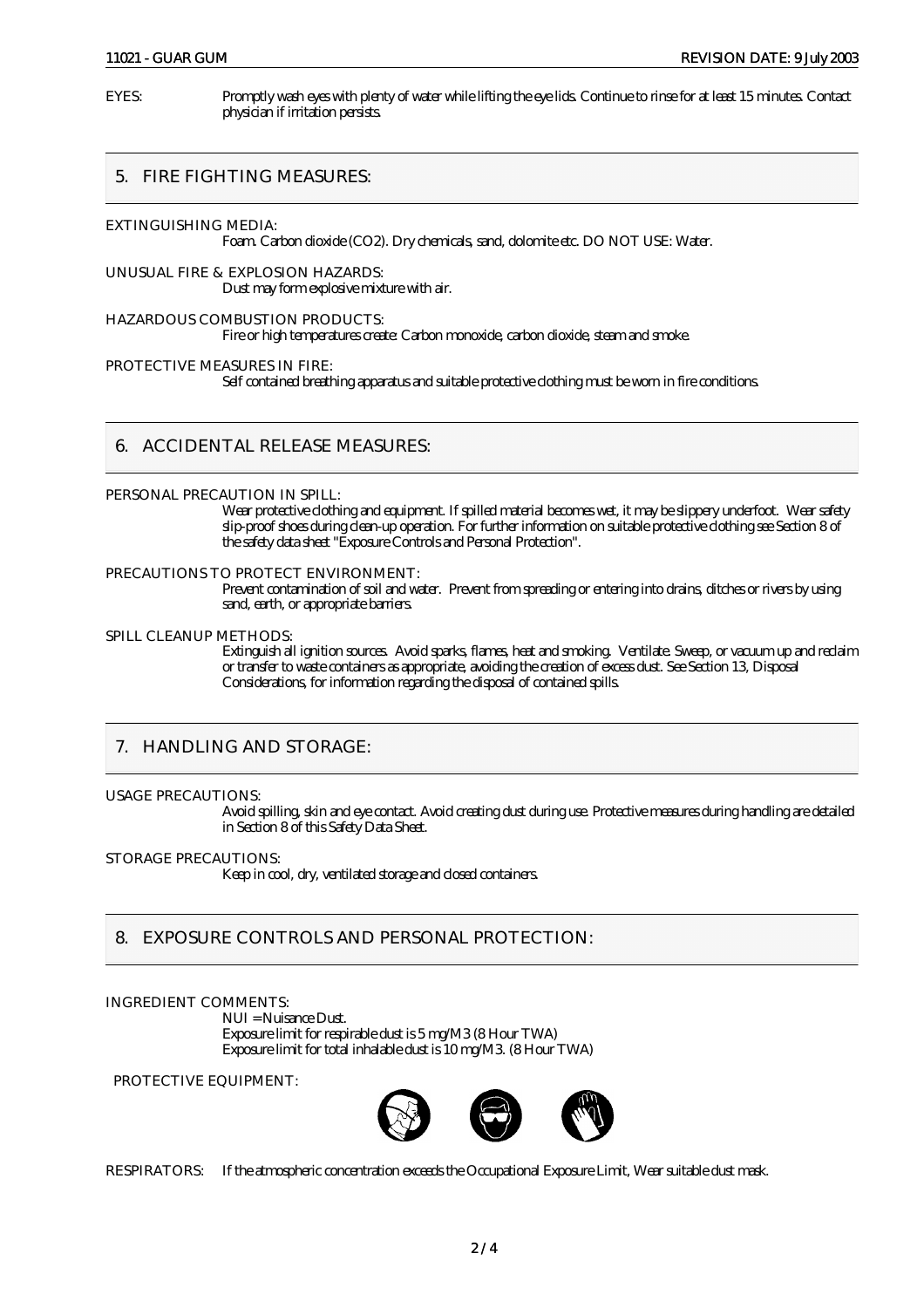#### PROTECTIVE GLOVES:

Use protective gloves made of: Neoprene, nitrile, polyethylene or PVC.

EYE PROTECTION:

Wear approved safety goggles.

HYGIENIC WORK PRACTICES:

Wash at the end of each work shift and before eating, smoking and using the toilet.

## 9. PHYSICAL AND CHEMICAL PROPERTIES:

APPEARANCE:<br>
COLOUR: Powder, dust.<br>
White. Cream COLOUR: White. Cream.<br>
ODOUR/TASTE: COLOUR/TASTE: COLOURS OF D ODOUR/TASTE: Odourless or no characteristic odour. BULK DENSITY: 0.65 kg/m3<br>
pH-VALUE, DILUTED SOLUTION: 5.2 - 6.5 FLASH POINT (°C): Not applicable METHOD: AUTO IGNITION TEMP. (°C): 285 FLAMMABILITY LIMIT - LOWER(%): 72 g/m3

Soluble in water. Soluble in water. Insoluble in organic solvents. pH-VALUE, DILUTED SOLUTION:  $5.2 - 6.5$  CONCENTRATION (%,M): 10% aq.

#### 10. STABILITY AND REACTIVITY:

STABILITY: Normally stable.

CONDITIONS TO AVOID:

Avoid contact with: Strong oxidising agents. Avoid temperature extremes, including freezing and direct sunlight. Avoid heat, flames and other sources of ignition.

HAZARDOUS POLYMERIZATION: Will not polymerize.

MATERIALS TO AVOID: Strong oxidizing agents.

#### 11. TOXICOLOGICAL INFORMATION:

INHALATION: Dust may cause physical irritation to respiratory tract.

INGESTION: Low Oral Toxicity.

SKIN: Powder may irritate skin.

EYES: May cause mild mechanical irritation.

### 12. ECOLOGICAL INFORMATION:

#### ECOLOGICAL INFORMATION:

Product is on the PLONOR List ie. Poses little or no risk to the environment.

## 13. DISPOSAL CONSIDERATIONS:

#### DISPOSAL METHODS:

The recommended form of disposal is incineration by an approved chemical disposal firm. Dispose of using licenced waste hauliers and disposal contractors.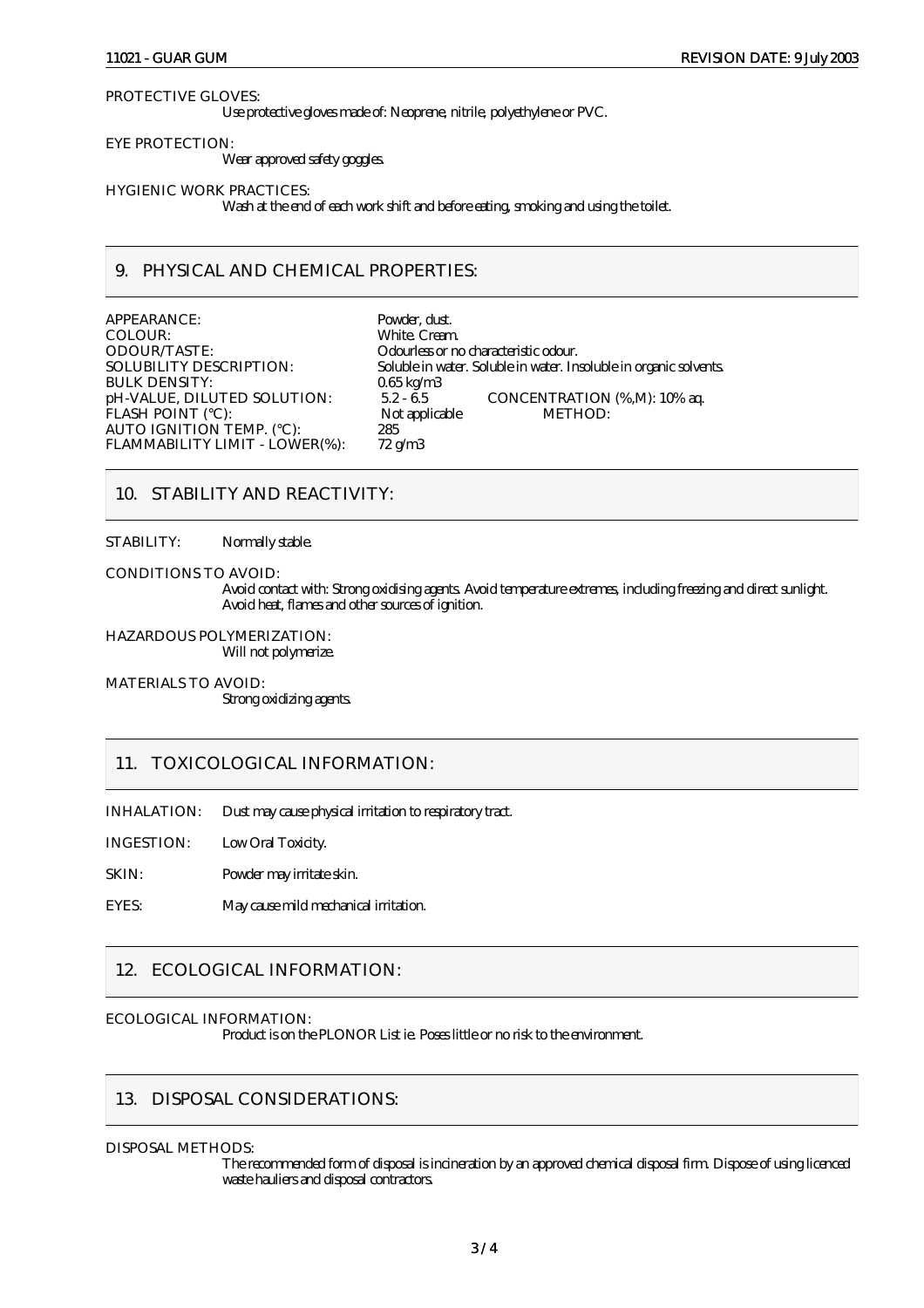#### 14. TRANSPORT INFORMATION:

| 15. REGULATORY INFORMATION:                            |                                   |
|--------------------------------------------------------|-----------------------------------|
| AIR TRANSPORT:<br>AIR TRANSPORT NOTES:                 | Not Classified for Air Transport  |
| <b>SEA TRANSPORT:</b><br>SEA TRANSPORT NOTES:          | Not Classified for Sea Transport  |
| <b>RAIL TRANSPORT:</b><br><b>RAIL TRANSPORT NOTES:</b> | Not Classified for Rail Transport |
| ROAD TRANSPORT:<br>ROAD TRANSPORT NOTES:               | Not Classified for Road Transport |

RISK PHRASES: Not classified.

S-25 Avoid contact with eyes.

SAFETY PHRASES: S-22 Do not breathe dust.

UK REGULATORY REFERENCES: Prepared in accordance with the Chemicals (Hazard Information & Packaging for Supply) Regulations, 2002 (CHIP 3).

## 16. OTHER INFORMATION:

| <b>REVISION COMMENTS:</b>     | Sections changed since last update: 3, 4, 5, 6, 7, 8, 9, 10, 11, 13, |
|-------------------------------|----------------------------------------------------------------------|
| <b>REVISION DATE:</b>         | 9 July 2003                                                          |
| REV. No./REPL. SDS GENERATED: | <b>30 August 2002</b>                                                |
| R-PHRASES (Full Text)         | Not classified.                                                      |
|                               |                                                                      |

#### DISCLAIMER:

THIS INFORMATION RELATES ONLY TO THE SPECIFIC MATERIAL DESIGNATED AND MAY NOT BE VALID FOR SUCH MATERIAL USED IN COMBINATION WITH ANY OTHER MATERIALS OR IN ANY PROCESS. SUCH INFORMATION IS, TO THE REST OF THE COMPANY'S KNOWLEDGE AND BELIEF, ACCURATE AND RELIABLE AS OF THE DATE INDICATED. HOWEVER, NO WARRANTY, GUARANTEE OR REPRESENTATION IS MADE AS TO ITS ACCURACY, RELIABILITY OR COMPLETENESS. IT IS THE USER'S RESPONSIBILITY TO SATISFY HIMSELF AS TO THE SUITABILITY OF SUCH INFORMATION FOR HIS OWN PARTICULAR USE.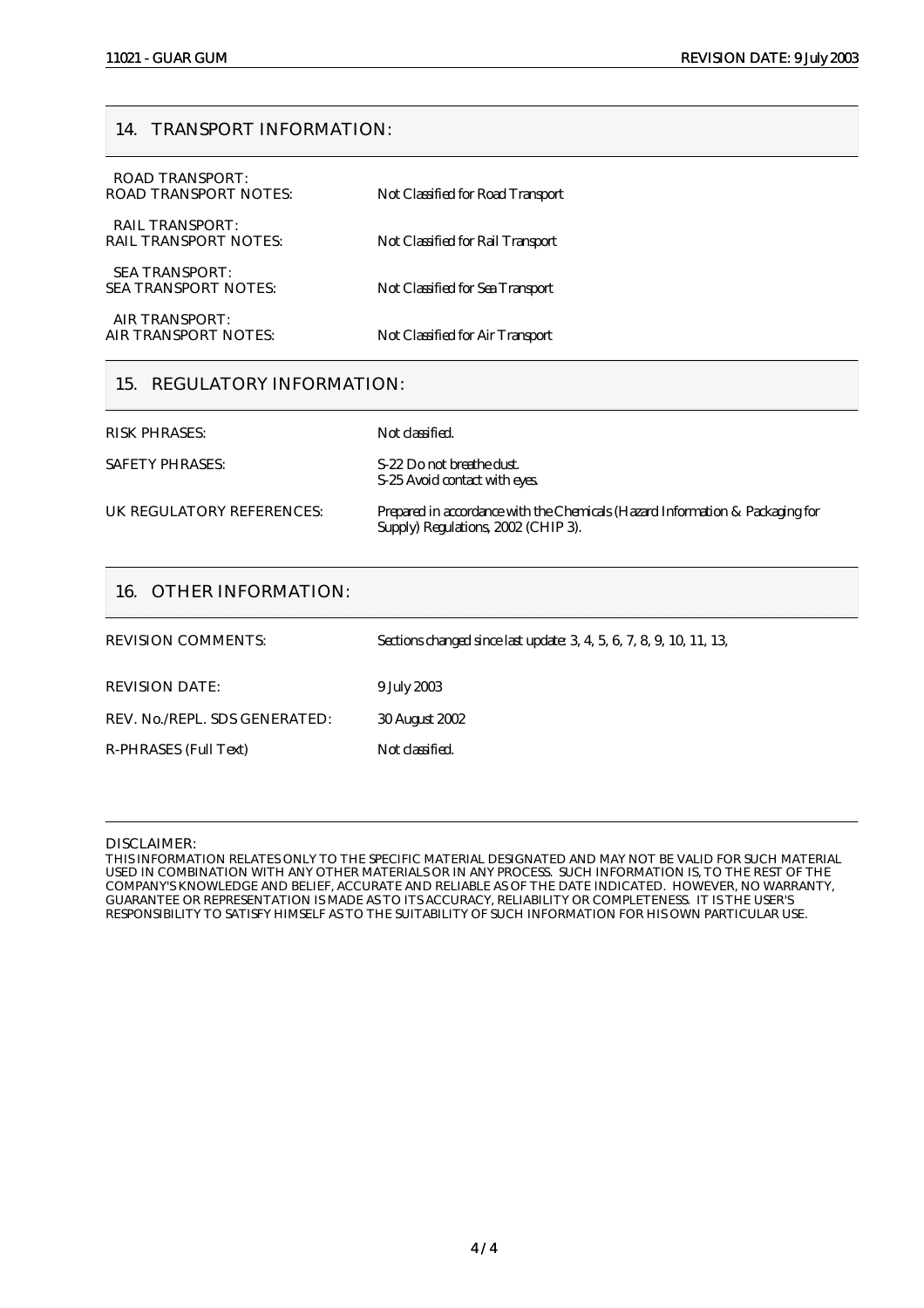

**Drilling Fluids** 

## SCHEDA DI SICUREZZA

## MIL-BEN

Secondo direttiva 2001/58/CE

## 1. IDENTIFICAZIONE DELLA SOSTANZA/PREPARATO E DELLA SOCIETÀ/IMPRESA

| Identificazione della sostanza o<br>preparato | <b>MIL-BEN</b>                                                                                                                                            |
|-----------------------------------------------|-----------------------------------------------------------------------------------------------------------------------------------------------------------|
| <b>Applications</b>                           | <b>VISCOSIFIER</b>                                                                                                                                        |
| <b>Nome Chimico</b>                           | <b>Bentonite</b>                                                                                                                                          |
| <b>Fornitore</b>                              | Baker Hughes Drilling Fluids - Italia<br>S.S. 602 Contrada Calcasacco di<br>Villanova - 65012 Cepagatti (Pescara)<br>Emergency telephone number 085.97751 |

| <b>2. COMPOSIZIONE/INFORMAZIONE SUGLI INGREDIENTI</b> |               |            |          |                                   |
|-------------------------------------------------------|---------------|------------|----------|-----------------------------------|
| Componenti                                            | <b>EINECS</b> | CAS#       |          | <b>Percentual Classificazione</b> |
| CRYSTALLINE SILICA, QUARTZ                            | 238-878-4     | 14808-60-7 | $\leq$ 2 | Xn. R48/20. R68/20                |

Altri componenti sotto i livelli di sicurezza  $> 90$ 

Commenti sulla composizione Per il testo completo delle frasi R menzionate in questa sezione, riferirsi alla sezione 16.

## 3. IDENTIFICAZIONE DEI PERICOLI

Questo prodotto non è classificato secondo la Direttiva UE 1999/45/CE. However exposure limits detailed in Section 8 should be observed.

| Pericoli fisici       | Non è un pericolo fisico.                                                                                                                                                              |
|-----------------------|----------------------------------------------------------------------------------------------------------------------------------------------------------------------------------------|
| rischi per la salute  | Non è rischioso per la salute.                                                                                                                                                         |
| rischi per l'ambiente | Non pericoloso per l'ambiente.                                                                                                                                                         |
| Pericoli specifici    | Rischio di gravi lesioni oculari. Esposizione prolungata può causare affezioni croniche.                                                                                               |
| Principali sintomi    | Tosse. Dolore al petto. Respiro affannoso. Congiuntivite. Danni alla cornea. Una malattia<br>polmonare cronica (silicosi) e/o il cancro ai polmoni possono insorgere in conseguenza di |

una respirazione prolungata/ripetuta della polvere di questo materiale.

## 4. INTERVENTIDI PRIMO SOCCORSO

| Inalazione             | Portare all'aria aperta. In caso di difficoltà respiratoria, somministrare ossigeno. Chiamare<br>un medico se i sintomi compaiono o sono persistenti.                                                                                                                                     |
|------------------------|-------------------------------------------------------------------------------------------------------------------------------------------------------------------------------------------------------------------------------------------------------------------------------------------|
| Contatto con la pelle  | Lavare con sapone ed acqua. Consultare un medico se l'irritazione peggiora o persiste.                                                                                                                                                                                                    |
| Contatto con gli occhi | Tenere le palpebre bene aperte e risciacquare con abbondante acqua per almeno 15<br>minuti. Consultare un medico se l'irritazione peggiora o persiste.                                                                                                                                    |
| Ingestione             | In caso di ingestione, sciacquare la bocca con acqua (solamente se l'infortunato è<br>cosciente). Nel caso di una ingestione in grande quantità, consultare un medico.                                                                                                                    |
| Informazione generale  | Chiamare un medico se i sintomi compaiono o sono persistenti. Assicurarsi che il<br>personale medico sia al corrente dei materiali coinvolti, e prenda le necessarie<br>precauzioni per proteggersi. In caso di malessere consultare il medico (se possibile,<br>mostrargli l'etichetta). |
| Note per il medico     | sintomi possono essere ritardati.                                                                                                                                                                                                                                                         |
|                        |                                                                                                                                                                                                                                                                                           |

| <b>5. MISURE ANTINCENDIO</b>                             |                                                                                                              |
|----------------------------------------------------------|--------------------------------------------------------------------------------------------------------------|
| Mezzi di estinzione adeguati                             | Utilizzare tutti i mezzi convenienti per gli incendi circostanti.                                            |
| Prodotti di combustione pericolosi                       | Il prodotto non è considerato combustibile.                                                                  |
| Rischi insoliti di esplosione e<br>incendio              | In concentrazioni sufficienti, le polveri possono formare con l'aria una miscela esplosiva.                  |
| Sistemi di protezione speciali per i<br>vigili del fuoco | I pompieri devono portare indumenti protettivi al completo, incluso un apparato di<br>respirazione autonomo. |
| Attrezzatura/istruzioni antincendio                      | I pompieri devono portare indumenti protettivi al completo, incluso un apparato di<br>respirazione autonomo. |

## 6. PROVVEDIMENTI IN CASO DI DISPERSIONE ACCIDENTALE

| Precauzioni per le persone  | Le superfici possono divenire scivolose dopo un riversamento. Non toccare i contenitori<br>danneggiati o il materiale versato senza indossare abiti protettivi idonei. |                |
|-----------------------------|------------------------------------------------------------------------------------------------------------------------------------------------------------------------|----------------|
| Precauzioni ambientali      | Non scaricare il flusso di lavaggio in acque libere o in sistemi fognari sanitari.                                                                                     |                |
| Nome del materiale: MIL-BEN |                                                                                                                                                                        | <b>SDS ITA</b> |

Materiale ID: 1284 versione n.: 1.0 Data di Revisione: 22-MAR-2006 Data pubblicazione: 22-MAR-2006 Materiale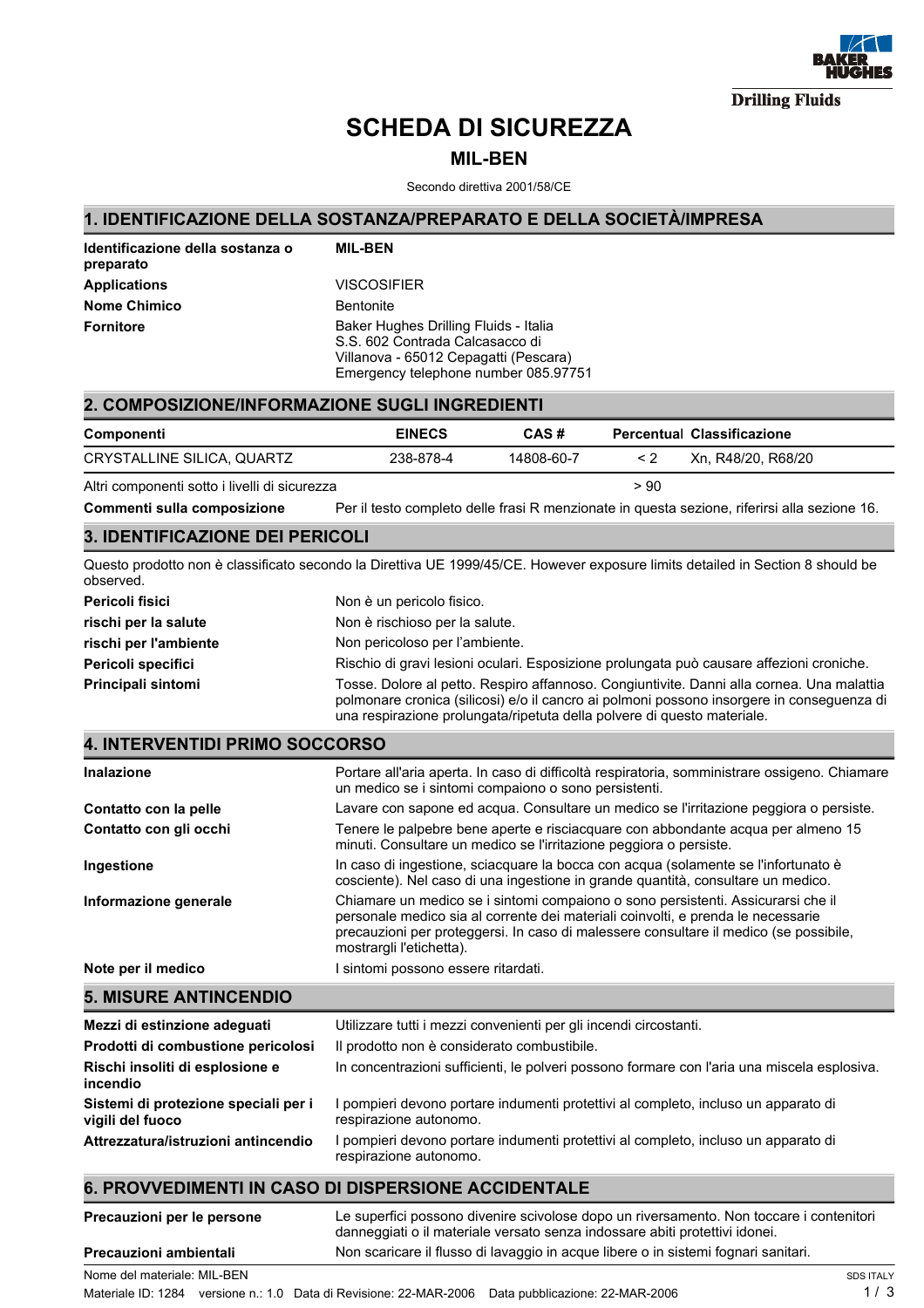

## SCHEDA DI SICUREZZA

## MIL-BEN

Secondo direttiva 2001/58/CE

| Metodi di bonifica                       | Aspirare o spazzare il materiale e metterlo un contenitore per rifiuti. Evitare che si formi<br>della polvere durante la ripulitura. Non lavare con acqua. Forma superfici lisce e scivolose<br>sui pavimenti, creando un rischio d'incidente.        |
|------------------------------------------|-------------------------------------------------------------------------------------------------------------------------------------------------------------------------------------------------------------------------------------------------------|
| Procedure di evacuazione                 | Allontanare il personale non necessario. Stare sopra vento                                                                                                                                                                                            |
| 7. MANIPOLAZIONE E IMMAGAZZINAMENTO      |                                                                                                                                                                                                                                                       |
| Manipolazione                            | Indossare indumenti protettivi. Minimizzare la formazione e l'accumulo di polvere. Portare<br>maschere di protezione in caso di ventilazione insufficiente.                                                                                           |
| Immagazzinamento                         | Tenere in un luogo secco, fresco e ben ventilato. Tenere il contenitore chiuso<br>ermeticamente.                                                                                                                                                      |
|                                          | 8. PROTEZIONE PERSONALE/CONTROLLO DELL'ESPOSIZIONE                                                                                                                                                                                                    |
| Dati di progetto                         | Usare recinzioni, ventilazione localizzata per aspirazione o altri dispositivi per mantenere i<br>livelli di particelle nell'aria al di sotto dei limiti di esposizione raccomandati.                                                                 |
| <b>Protezione individuale</b>            |                                                                                                                                                                                                                                                       |
| Protezione respiratoria                  | Quando si verificano concentrazioni superiori ai limiti di esposizione, è obbligatorio l'uso di<br>adeguati sistemi di protezione delle vie respiratorie. Maschera specifica con filtro P3 per il<br>trattenimento di particelle (Norma Europea 143). |
| Protezione delle mani                    | Guanti di gomma o di plastica.                                                                                                                                                                                                                        |
| Protezione degli occhi                   | Portare occhiali di protezione dalla polvere.                                                                                                                                                                                                         |
| Protezione della pelle e del<br>corpo    | Si consiglia di utilizzare tute da lavoro e maniche lunghe. Si consiglia l'uso di stivali<br>impermeabili.                                                                                                                                            |
| Generale                                 | Minimizzare la formazione di polveri, particelle e fumi in sospensione d'aria.                                                                                                                                                                        |
| Misure di igiene                         | Non respirare le polveri. Lavarsi le mani prima delle pause e subito dopo aver maneggiato<br>il prodotto.                                                                                                                                             |
| 9. PROPRIETÀ FISICHE E CHIMICHE          |                                                                                                                                                                                                                                                       |
| Appearance / Colour / Form               | Polvere. Beige. Solido.                                                                                                                                                                                                                               |
| Odore                                    | inodore                                                                                                                                                                                                                                               |
| Densità apparente                        | 2700 Kg/m3 @ 20 deg C                                                                                                                                                                                                                                 |
| Punto di infiammabilità                  | Non-flammable                                                                                                                                                                                                                                         |
| рH                                       | 9.5 (10% aq. solution)                                                                                                                                                                                                                                |
| Solubilità                               | Non solubile in acqua.                                                                                                                                                                                                                                |
| Gravità specifica                        | 2.6                                                                                                                                                                                                                                                   |
| <b>10. STABILITÀ E REATTIVITÀ</b>        |                                                                                                                                                                                                                                                       |
| Condizioni da evitare                    | Nessuno conosciuto.                                                                                                                                                                                                                                   |
| Materiali da evitare                     | Nessuno conosciuto.                                                                                                                                                                                                                                   |
| Prodotti di decomposizione<br>pericolosi | Nessuno conosciuto.                                                                                                                                                                                                                                   |
| <b>Stabilità</b>                         | Stabile alle condizioni normali.                                                                                                                                                                                                                      |
| <b>Incompatibilità</b>                   | Nessuno conosciuto.                                                                                                                                                                                                                                   |
| Polimerizzazione pericolosa              | Non avverrà.                                                                                                                                                                                                                                          |
| <b>11. INFORMAZIONI TOSSICOLOGICHE</b>   |                                                                                                                                                                                                                                                       |
| Potenziali effetti per la salute         |                                                                                                                                                                                                                                                       |
| Occhi                                    | La polvere e il pulviscolo possono irritare il tessuto oculare. Il contatto con gli occhi può<br>causare lesioni alla cornea.                                                                                                                         |
| <b>Pelle</b>                             | Non sono conosciuti né prevedibili danni alla salute nell'utilizzo normale. Il contatto<br>prolungato o ripetuto può dare luogo a un eccessivo sgrassamento ed essicamento<br>cutaneo che può provocare irritazioni e dermatiti (eruzioni).           |
| <b>Inalazione</b>                        | L'inalazione delle polveri può causare una irritazione respiratoria.                                                                                                                                                                                  |
| Ingestione                               | Non sono conosciuti né prevedibili danni alla salute nell'utilizzo normale.                                                                                                                                                                           |

Una malattia polmonare cronica (silicosi) e/o il cancro ai polmoni possono insorgere in conseguenza di una respirazione prolungata/ripetuta della polvere di questo materiale.

Nome del materiale: MIL-BEN

Tossicità cronica